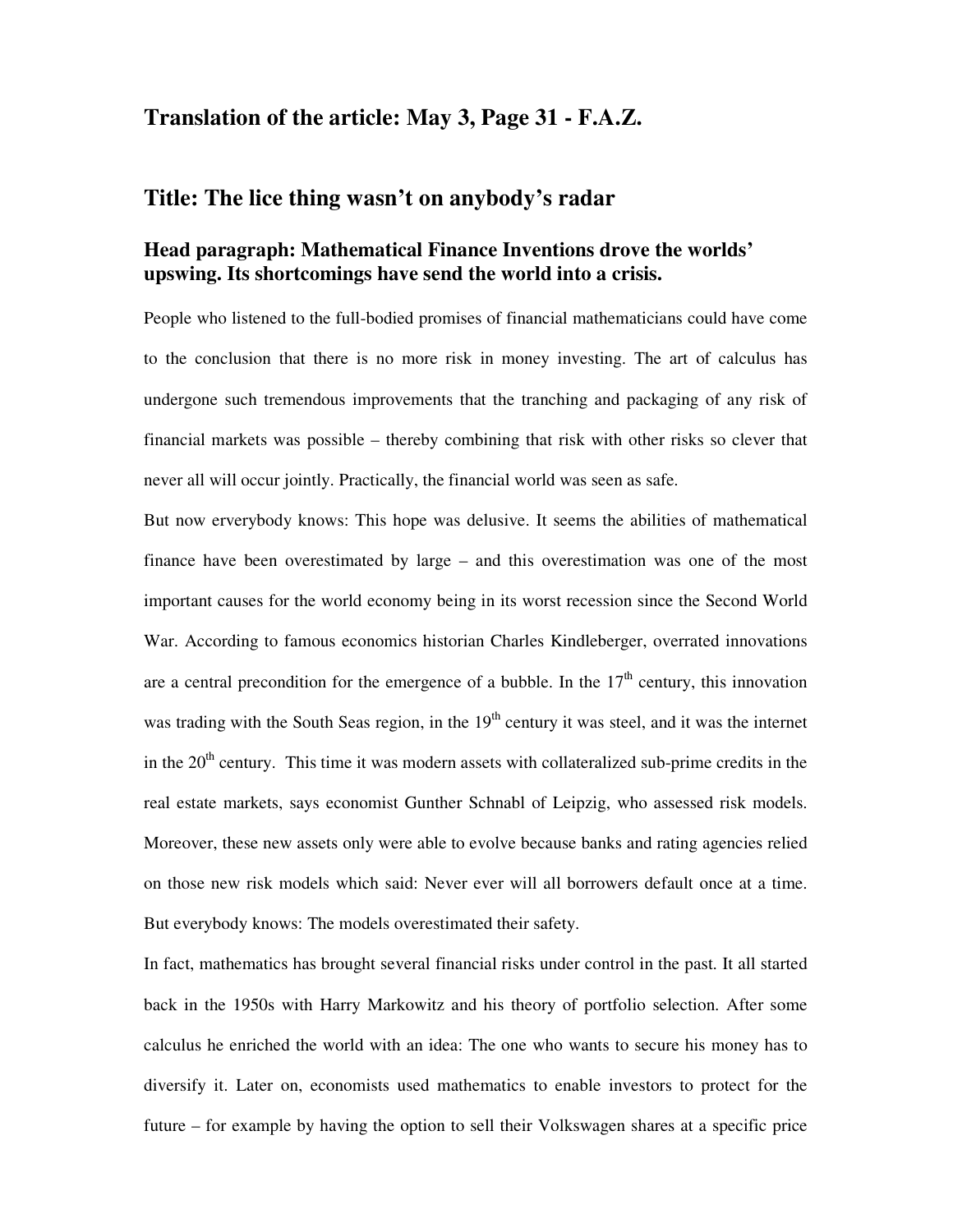later on. Such option investments were considered as pure gambling until Fischer Black, Myron Scholes and Robert Merton invented a formula to assign reasonable prices to such options.

However, in the new model of recent years there remained much more risk than many people expected. This has several reasons: The models were wrong. Too few data existed to test the models. And nobody cared about the shortcomings.

That the models are wrong has been stated by critics for several years – even back in the days when everything seemed fine. The American Nassim Taleb created a whole book called "The Black Swan" and travels from speaking event to speaking event with the accusation that bankers have systematically underestimated the risks of financial markets. For example, they did not take into account that stock prices have repeatedly big outliers. They still used the Gaussian "Normal Distribution", although it was for sure and well-known that this distribution does not mirror actual returns appropriately (see Figure).

But according to statistician Svetlozar Rachev, Taleb is wrong with that. Rachev is doing research on price movements at the University of Karlsruhe and delivers the results to banks and asset management companies. "They have reacted to new insights a long time ago and have used better models", says Rachev. The only thing that was lacking in the risk models of the banks was a reliable understanding of different risks' interdependency.

The problem with that is easily demonstrated with a school children example: That Anna would have lice is for itself relatively improbable. The same holds true for Tom, who sits next to her. But given that Anna has lice, we can expect Tom to scratch his head shortly thereafter, too. This is similar to American home loans. If some home owner defaults on his credit, it is probable that his neighbor does so. This is a systemic risk, and this type of risk wasn't taken into account properly in the models, says Rachev. The reason for this is obvious: There are perhaps about 17.000 numbers in such a model. "Even today this poses a challenge for IT"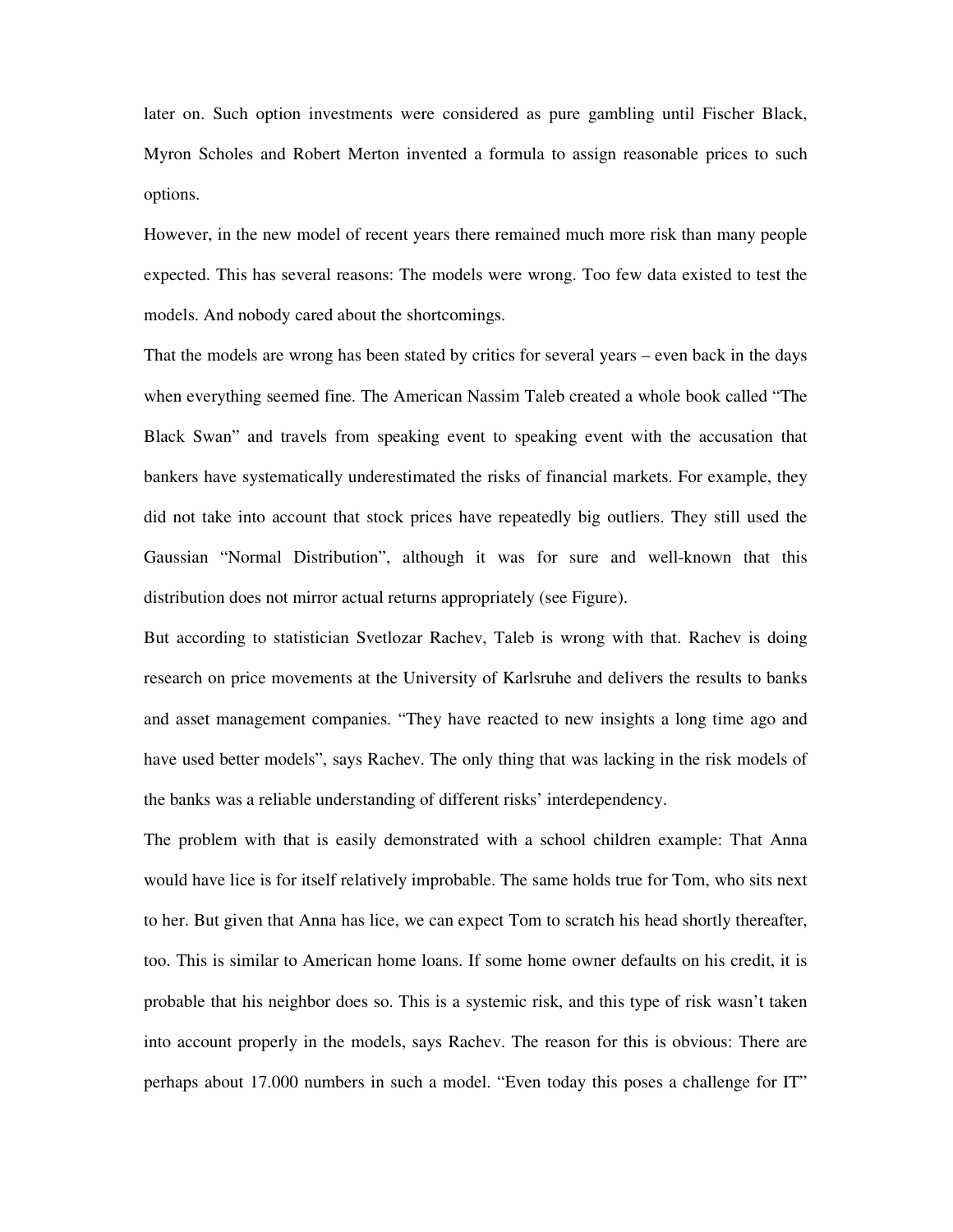tells risk expert Uwe Gaumert of Bankenverband (German Banks Association): "Especially if all assets of a big bank need to be calculated."

Therefore, banks used simpler models and thought this would suffice as an approximation. It did not suffice. Perhaps risk managers or controlling personnel could have seen this in time, but there still was problem number two: The lack of enough data.

Normally the mathematicians calculating the models need the historic data from the past. Then they looked at what happened to the assets in recent declines of home prices and asked what would happen in their portfolio if they would fall again. This time, this did not work. First, the assets did not exist very long and therefore there was not enough insight into their prices' behavior. And second, there was a lack of data concerning declining house prices. The latter problem is because the last decline in house prices in America was in the 1930s, and only few data from that time exists. Risk managers did a work around on this problem by simulating an arbitrary decline in prices and testing the assets on that decline. These tests are called "stress tests". Apparently, the tests weren't stressful enough.

So, the bankers had shortcomings in their risk models. Now mathematicians know that this is not completely avoidable, as a model is always just a simplification of reality. This is why they keep urging that when one uses a model, he should not rely on it blindly. But this is just what happened in many cases: risk managers accepted the numerical output of their models widely without re-examination. This is happening quickly according to Burkhard Schwenker, Head of consultancy company Roland Berger: "One easily forgets the assumptions that are the basis for the models." (reference to interview on the right). Blinded by the numbers, nobody in the banks was thinking about whether it is a good idea to give credit to unemployed home-builders.

Models of mathematical finance have caused problems some time before. They were the baseline of hedge fund "LTCM" at which star economists Myron Scholes and Robert Merton were engaged as well. The fund failed in spectacular fashion. Back then, the financial